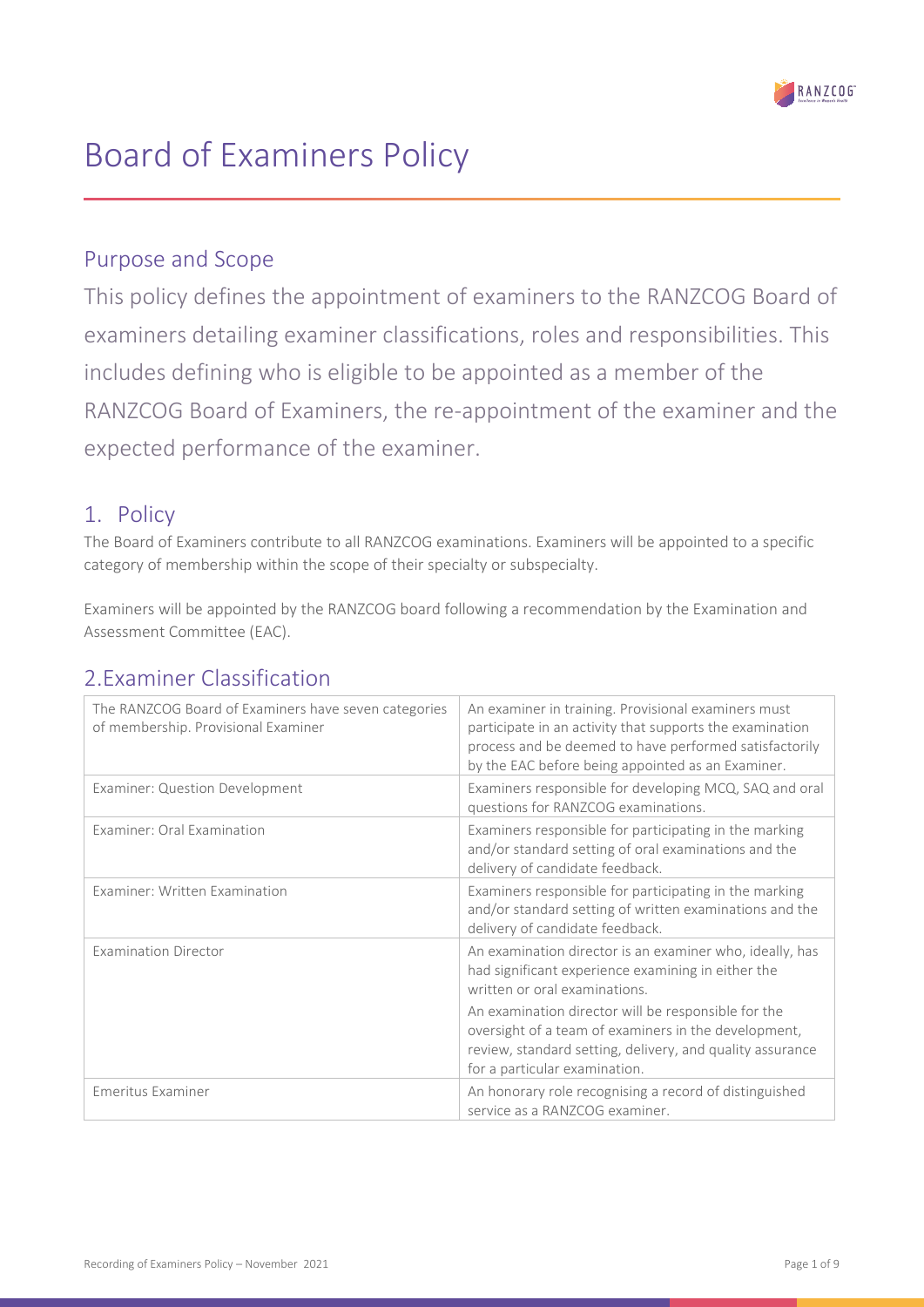

# 2. Areas of Responsibility

The RANZCOG Board of Examiners is responsible for the following four areas.

| Diploma          | The Certificate of Women's Health and DRANZCOG<br>qualifications.                    |
|------------------|--------------------------------------------------------------------------------------|
| Diploma Advanced | The Certificate of Women's Health, DRANZCOG and<br>DRANZCOG Advanced qualifications. |
| Fellowship       | The FRANZCOG qualification.                                                          |
| Subspecialty     | The Subspecialty qualifications.                                                     |
|                  | •Certification in Urogynaecology (CU)                                                |
|                  | •Certification in Reproductive Endocrinology and<br>Infertility (CREI)               |
|                  | •Certification in Obstetrical and Gynaecological<br>Ultrasound (COGU)                |
|                  | •Certification in Maternal Fetal Medicine (CMFM)                                     |
|                  | •Certification in Gynaecological Oncology (CGO)                                      |

# 3. Scope of Responsibility

Examiners will participate in the following activities:

- Question development for the written examinations, developing multiple choice questions [MCQ] and short answer questions [SAQ]
- Question development for cases/stems for the oral examinations
- Review of examination questions and oral exam stations
- Standard setting of examination questions and stations
- Marking of SAQ examinations
- Examining candidates
- Mentoring Provisional Examiners
- Providing examination of feedback to candidates who have been unsuccessful
- Participating in examiner workshops and education/information sessions.

# 4. Eligibility

RANZCOG Diplomates, Diplomates Advanced, Fellows and Subspecialists of the College are eligible to apply for membership of the RANZCOG Board of Examiners and must meet the criteria outlined in Appendix A.

The decision for recommendation for appointment to the RANZCOG Board rests with the EAC, including the authority to recommended re-appointment and or removal from the role.

The EAC may not be able to appoint all eligible applicants due to:

- fluctuating requirements for numbers of examiners at the differing levels of membership
- limits on the number of new examiners who can be trained in any given year.
- Any other reasons that they deem appropriate.

### 5. Appointment Term

Appointment of RANZCOG examiners will be for a period of six years consisting of two, three-year terms. The initial appointment will be provisional. The second three-year term will be approved by the EAC and based on the examiner's performance as determined by the relevant Exam Director.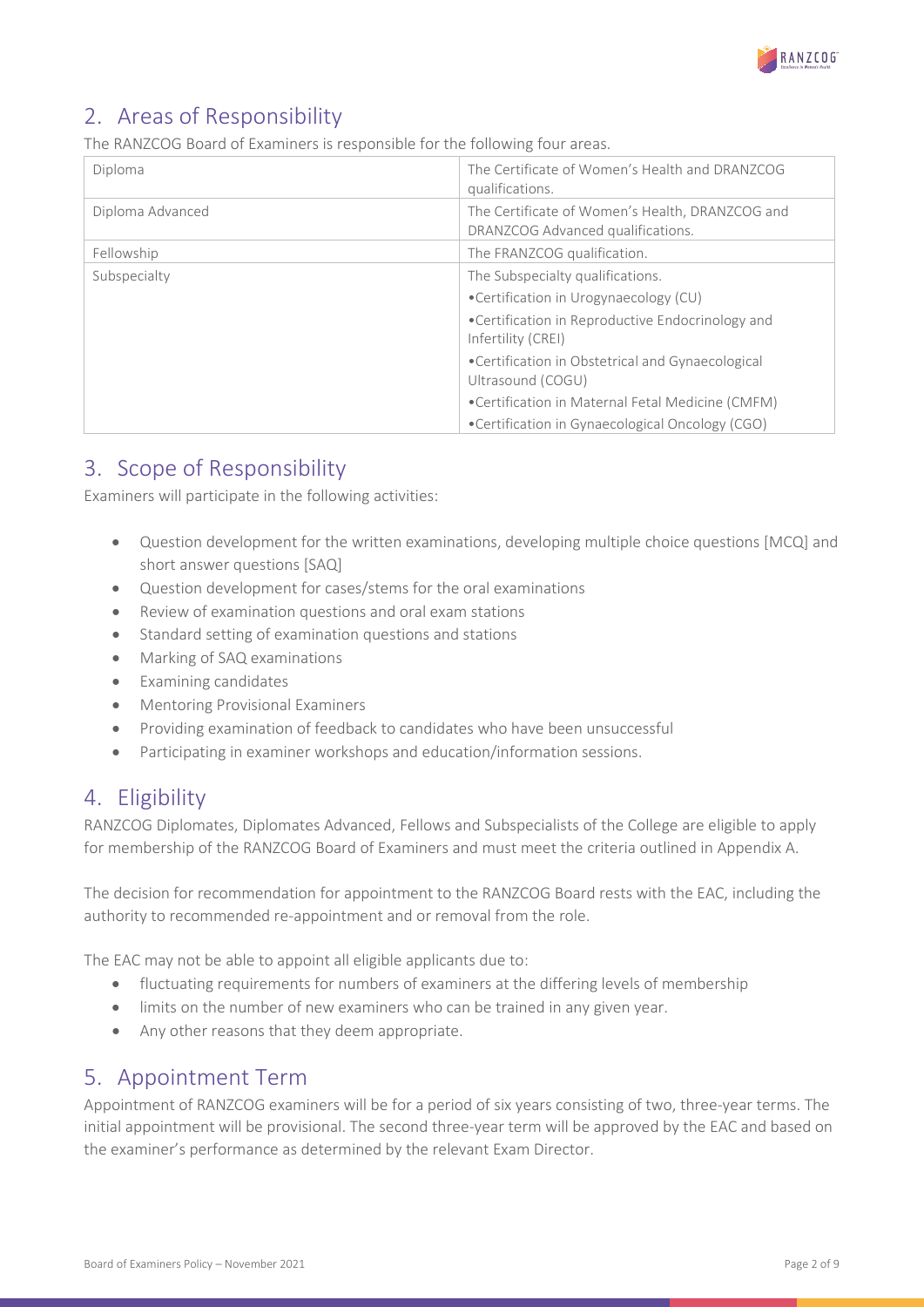

At the conclusion of the 6 years term, the examiner will be invited to apply for reappointment, subject to satisfactory performance.

If an examiner wishes to reapply for reappointment after a break in service, a new application will need to be submitted.

### 6. Emeritus Examiner

An examiner may be nominated to be an Emeritus Examiner. The role of the emeritus examiner is to act as an ambassador for the examination process, mentor newly appointed examiners and provide advice and support for examination development.

It is not a requirement that an Emeritus Examiner participates in the examination of candidates.

#### 6.1 Eligibility

Current Fellows, Diplomates or Diplomates Advanced of the College who are no longer eligible to be a Diploma, Diploma Advanced, Fellowship or Subspecialty Examiner are eligible for appointment as an Emeritus Examiner. It is expected that an Emeritus Examiner will:

- Hold an eminent standing within the College
- Have significant experience as a RANZCOG examiner

Have demonstrated a significant contribution in a senior role to the development of RANZCOG examinations.

#### 6.2 Appointment Process

An Emeritus Examiner may be nominated and seconded by any existing Fellow/Diplomate/Diplomate Advanced of the College who is a current member of the RANZCOG Board of Examiners. Nominations are to be made in writing to the Chair of the Examination and Assessment Committee and must include a written justification for the recommendation for appointment and a seconder for the nomination.

Once a nomination is received, it is submitted to the EAC for consideration and the RANZCOG Board for ratification.

# 7. Applications and Appointment

#### 7.1 Initial Application and Provisional Examiners

Application forms are available on the website. A diagram illustrating the different examiner categories and the examiner appointment process can be found in Appendix B.

Once the application form has been received, the applicant's nominated referees will be requested to provide reference to support the application. Criteria for referees are outlined in Appendix C. Completed applications are submitted to the EAC and, if approved, are recommended to the RANZCOG Board for ratification.

\*Subspecialty applications will be submitted to the relevant Subspecialty Committee who will recommend to the EAC and on to the RANZCOG Board for ratification.

Following appointment as a Provisional Examiner the following steps are required:

• The provisional examiner will access resources online outlining their roles and responsibilities. They will be invited to attend a workshop prior to their first marking activity.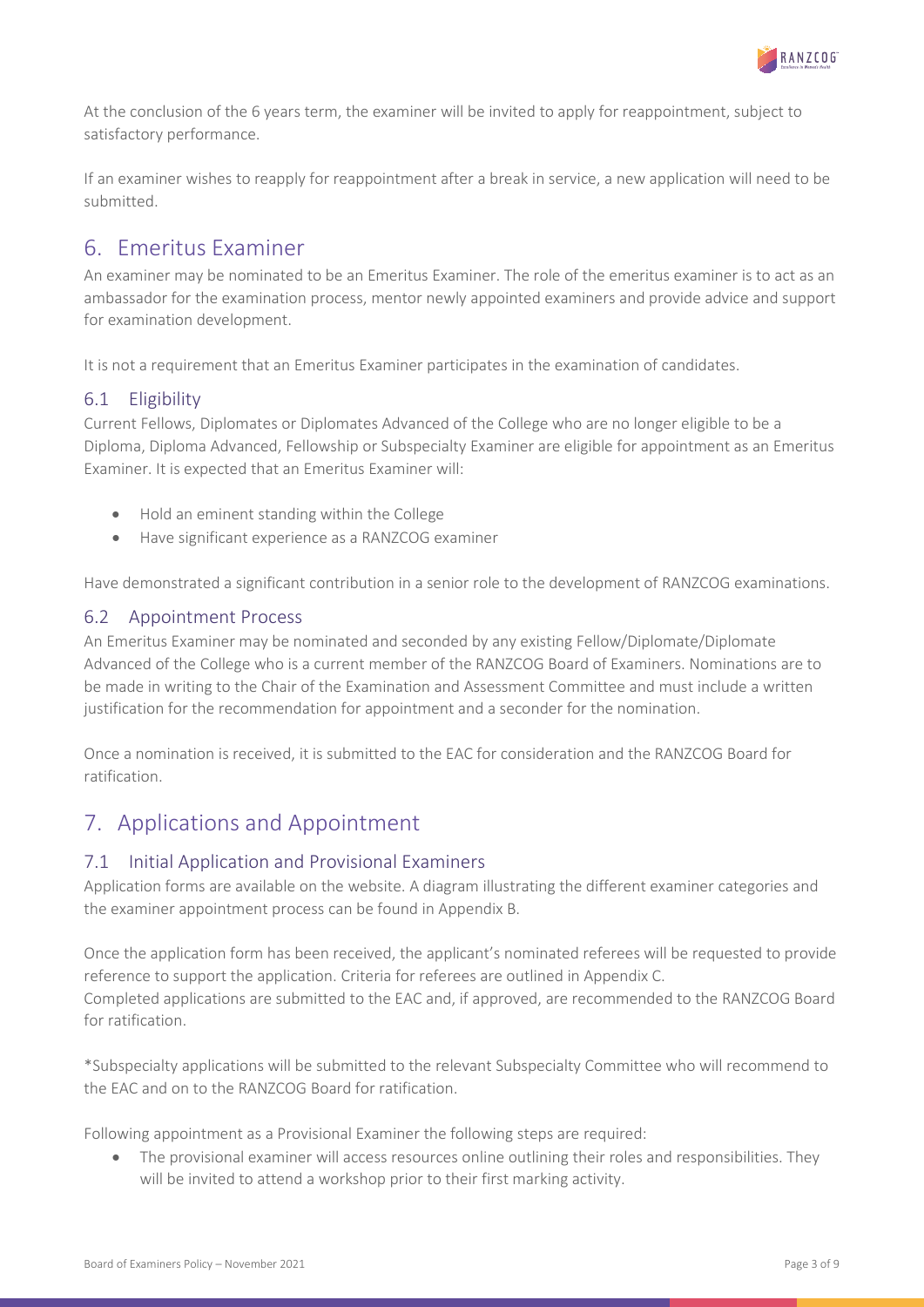

- Examining as a provisional examiner involves examining in tandem with an examiner of the same examination stream. However, the Provisional Examiner's marks are not used in the calculation of the candidate scores.
- The Provisional Examiner is invited to attend one or more activities in the selected area of interest/s to develop their examining skills
- Provisional examiners can participate in online oral examinations either live or by watching a video recording of the examination.

Once the performance of the Provisional Examiner is deemed by the Examination Director to be satisfactory for the activity undertaken, the Provisional Examiner is eligible to be appointed as an Examiner recommended by the EAC and ratified by RANZCOG Board.

#### 7.2 Application Forms for all Examiners

Application forms for all levels of examiner apart from that of Emeritus Examiner are available on the College website. Where a curriculum vitae is required, that document must be an abridged curriculum vitae of no more than two A4 pages in length. Applications should be completed online and submitted to the EAC Committee Coordinator,

#### 7.3 Expectations

It is expected that examiners will:

- attend a workshop for new examiners
- make themselves available for at least one activity per year.
- abide by the 2-week moratorium prior to any examination that they have had access to. \*\*
- abide by the RANZCOG Examiner and Examination Directors Code of Conduct (Attachment D)
- declare any actual or potential conflicts of interest (Attachment D)

\*\* In September 2020 a two-week moratorium was approved by the EAC whereby candidates and examiners or question writers, who are involved in writing or examining a question for an upcoming exam, cannot discuss examination content or engage in any tutoring or exam preparation activity with registered candidates for the upcoming examination.

# 8. Examination Directors

#### 8.1 Role and Responsibilities

Each of the College's examinations falls under the responsibility of an Examination Director. An Examination Director can seek approval from the EAC to co-opt an experienced examiner to support the delivery of an examination if their availability is compromised during the preparation of an exam.

The FRANZCOG written and oral examination will have a minimum of two exam directors and a minimum of one deputy exam director. The DRANZCOG Advanced oral examination will have a minimum of two exam directors. The CWH/CWH upgrade/DRANZCOG written examination and the Subspecialty written, and oral examinations will have a minimum of one exam director.

#### 8.1.1 Oral Examination Directors

Responsibilities of the Oral Examination Directors include:

- Lead examination related workshops and other professional development activities that will ensure the continuing high standard of all examination activities.
- Lead blueprinting of each examination across the examination itself, over the last 5 oral examinations and with recent written examinations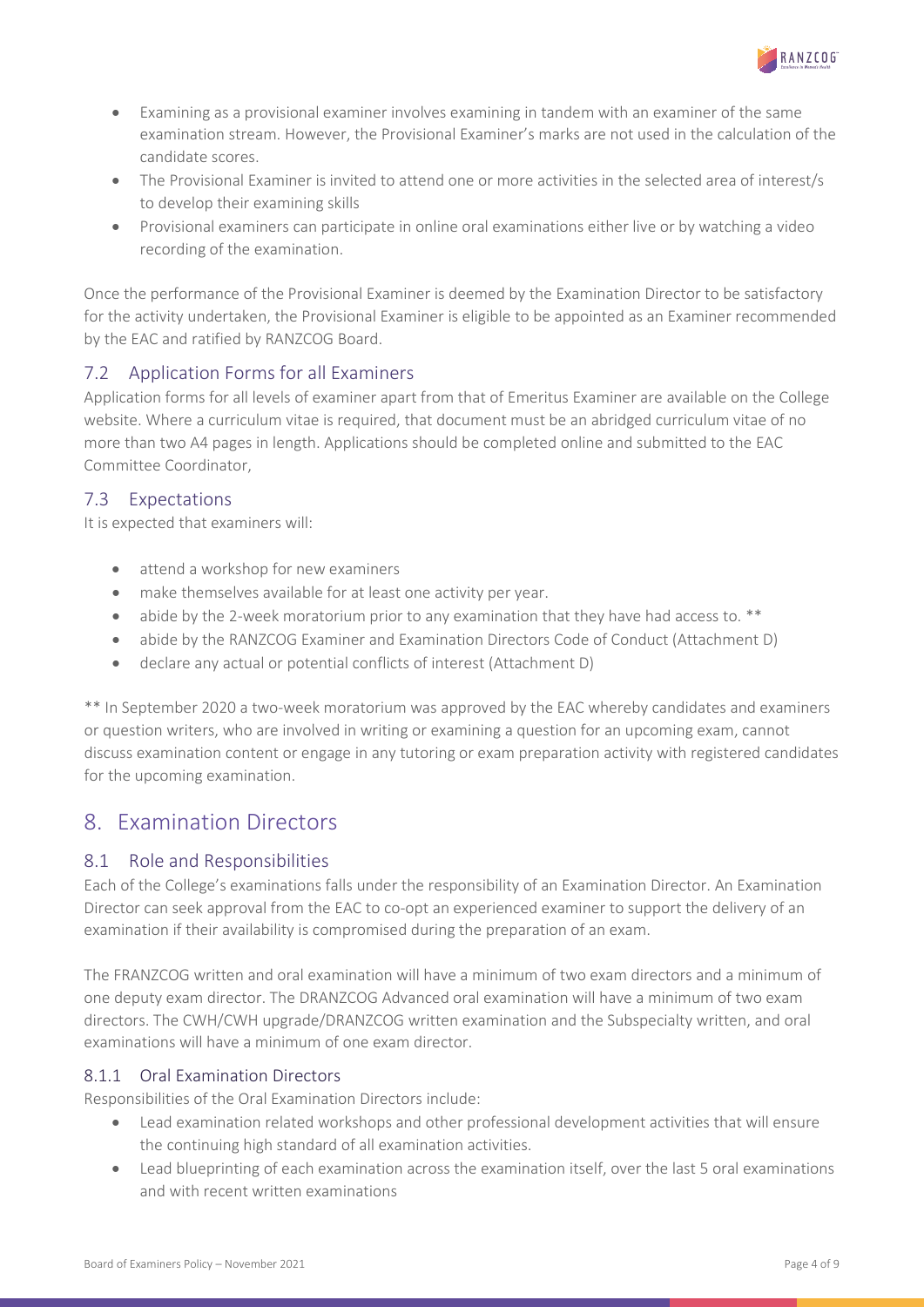

- Identify station writers, and work to develop new question stations through regular station development meetings
- Choose suitable cases for re-use from the question bank
- Assemble the examination from suitable new and previous questions stations
- Oversee the final drafts of each question station and delivery to College staff
- Approve the final examination questions
- Conduct the introduction session for examiners to ensure that they understand their roles and responsibilities and the examination process
- Facilitate the calibration of each station by the examiners
- Attend the relevant oral examination
- Brief candidates prior to their entering the examination circuits
- Adhere to RANZCOG timelines for the development, conduct and review of examinations
- Lead the examiners on the day of the examination and be the point of contact for College staff on the day
- On examination day, work with College staff to monitor candidate performance and observe any candidate whose performance is below what is expected at two or more stations
- Direct any candidate feedback on the day of the examination to College staff
- Review the examination data and results and recommend any discussion points prior to the ratification of results
- Attend the ratification of results meeting for their examination
- Provide feedback on the performance of provisional examiners
- Participate in the delivery of candidate feedback
- Report any inappropriate behaviour by examiners to the Chair of the EAC
- Undertake quality assurance by reviewing the performance of every station with the assistance of College staff to identify any improvements/changes necessary before the station is deemed of suitable quality for the question bank and re-use.
- Liaise with station writers about issues identified with their stations and work with them to correct issues prior to question bank.

#### 8.1.2 Written Examination Directors

Responsibilities of the Written Examination Directors include:

- Lead examination related workshops and other professional development activities that will ensure the continuing high standard of all examination activities
- Lead blueprinting of each examination across the examination itself, over the last 5 oral examinations and with recent written examinations
- Identify station writers and develop new stations through regular station development meetings
- If appropriate the referencing of relevant Landmark Clinical Trials for future examinations
- Choose suitable cases for re-use from the question bank
- Assemble the examination from suitable new and previous stations
- Oversee the final drafts of each station and delivery to College staff
- In conjunction with College staff identify suitable reviewers to review the final paper
- Consider all comments from reviewers and address as appropriate
- Approve the final examination paper prior to publication
- Ensure the calibration of examiners in each station
- Adhere to RANZCOG timelines for the development, conduct and review of examinations
- Work with College staff on the analysis and preparation of examination reports prior to ratification.
- Attend the ratification of results meeting for their examination
- Participate in the delivery of candidate feedback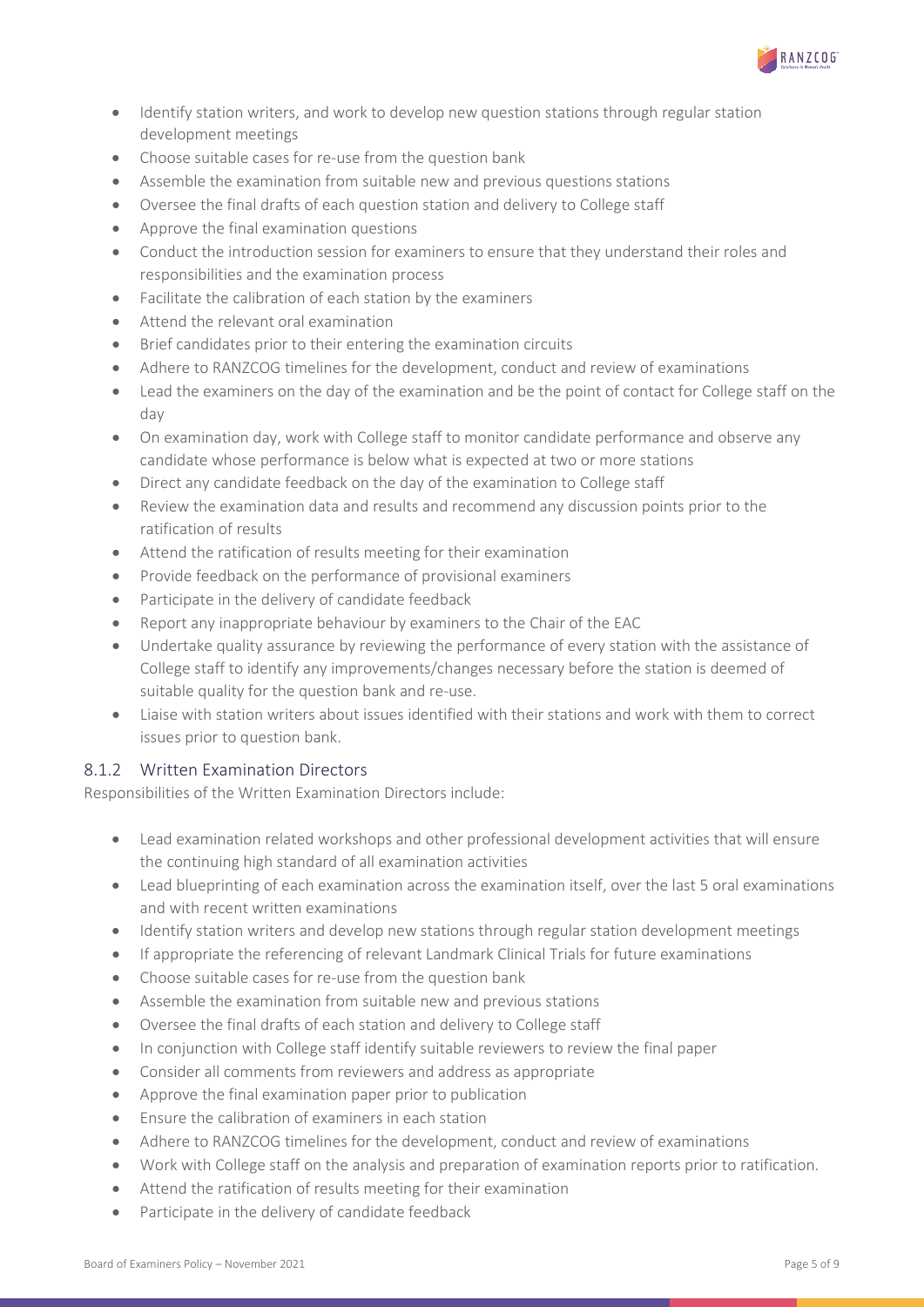

• Complete a review and data analysis with the assistance of College staff to identify any improvements/changes for the next exam cycle.

#### 8.2 Appointment Process

DRANZCOG, DRANZCOG Advanced and FRANZCOG Examination Directors will be recommended for appointment by the Chair of the EAC and approved by the RANZCOG Board.

Subspecialty Examination Directors are recommended for appointment by the relevant Subspecialty committee and approved by the RANZCOG Board.

#### 8.3 Appointment term

Examination Directors are expected to commit to serve a minimum three-year term. Re appointment after the first term will be adjudicated by the EAC and will be based on the performance of the exam director in their first term in the role. This performance will be guided by the data in the relevant examination reports that have been presided over by the director.

The appointment of an examination director is for a period of two terms of three years at which time reappointment can be sought for an additional two years.

Exam Directors who have completed 8 years' service are eligible for elevation to Emeritus examiner at the discretion of the EAC.

# 9. Related RANZCOG Documents

RANZCOG Conflict of Interest Policy

| Revision ID        | 6                                                                                                                |
|--------------------|------------------------------------------------------------------------------------------------------------------|
| Policy Owner       | Education Directorate                                                                                            |
| Policy Approved By | Examination and Assessment Committee, March<br>2021                                                              |
| Review of Policy   | As required or no later than March 2024                                                                          |
| Review History     | RANZCOG Board: February 2013, January 2015, July<br>2017, November 2017, March 2021, July 2021,<br>November 2021 |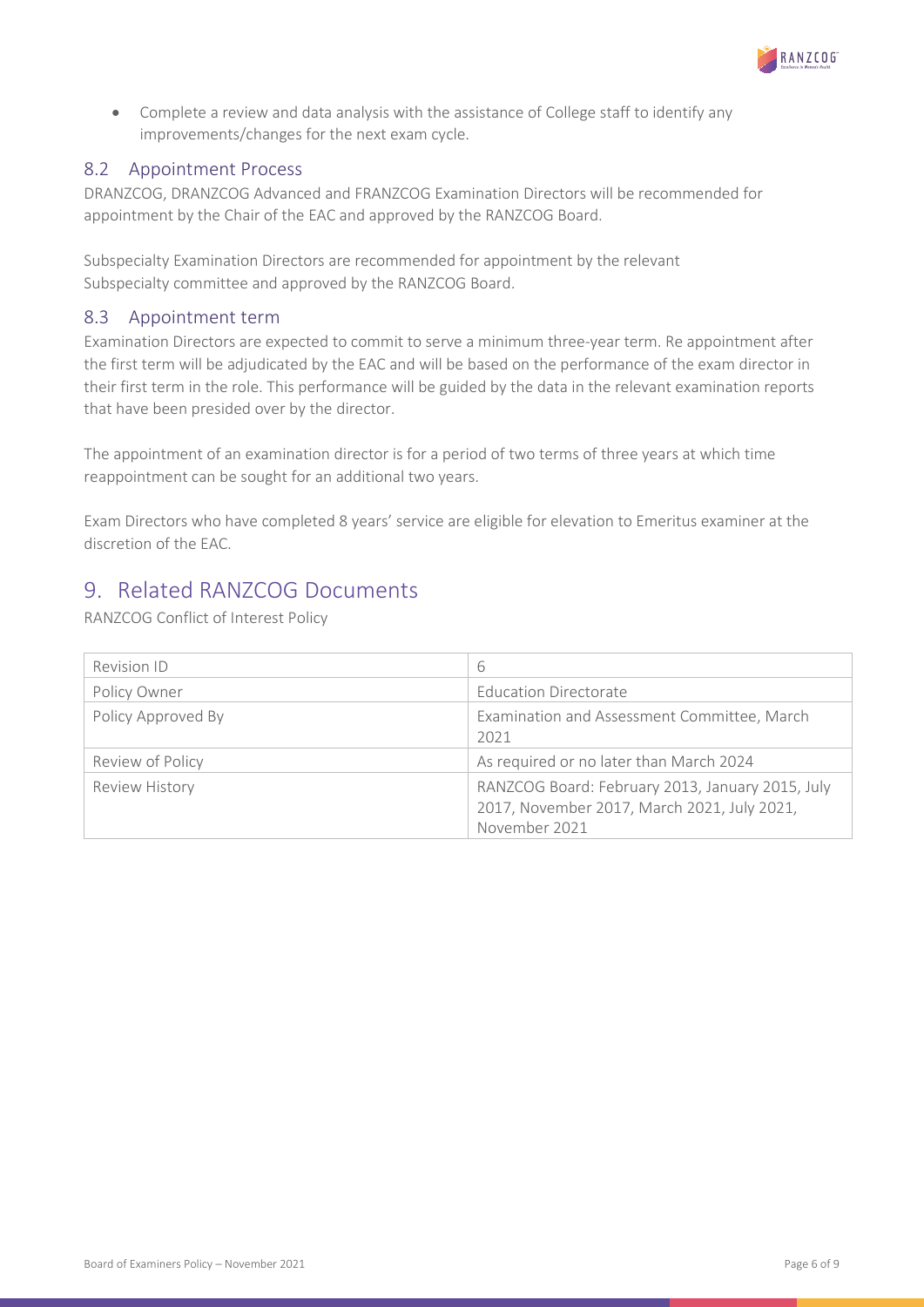# RANZCOG Board of Examiners Policy



Appendix A: Eligibility for Application for Membership of the RANZCOG Board of Examiners and Exam Director

|                                                    | Diploma Examiner                                                                                                                                                                                                     | Diploma Advanced Examiner Appointment to Fellowship                                                                                                                     | <b>Examiner from Diploma</b>                                                                                                                                                                                      | Fellowship Examiner-<br><b>Training</b>                                                                                                                                                                                                                                                  | <b>Fellowship Examiner</b>                                                                                                                                                 | <b>Subspecialty Examiner</b>                                                                                                                                      | <b>Exam Director</b>                                                                                                                                                                                 |
|----------------------------------------------------|----------------------------------------------------------------------------------------------------------------------------------------------------------------------------------------------------------------------|-------------------------------------------------------------------------------------------------------------------------------------------------------------------------|-------------------------------------------------------------------------------------------------------------------------------------------------------------------------------------------------------------------|------------------------------------------------------------------------------------------------------------------------------------------------------------------------------------------------------------------------------------------------------------------------------------------|----------------------------------------------------------------------------------------------------------------------------------------------------------------------------|-------------------------------------------------------------------------------------------------------------------------------------------------------------------|------------------------------------------------------------------------------------------------------------------------------------------------------------------------------------------------------|
| <b>PROCESS</b><br><b>GOVERNANCE</b><br>REQUIREMENT | Completed application<br>form. Appointment to the<br>RANZCOG Board of<br><b>Examiners Form + CV.</b><br>Required to hold medical<br>registration with<br>AHPRA/Medical Council of AHPRA/Medical Council of           | Complete application form.<br>Appointment to the<br>RANZCOG Board of<br><b>Examiners Form + CV.</b><br>Required to hold medical<br>registration with                    | Completed application<br>form. Alteration of<br>appointment on the<br><b>RANZCOG Board of</b><br>Examiners.<br>Required to hold medical<br>registration with<br>AHPRA/Medical Council of AHPRA/Medical Council of | Completed application<br>form. Appointment to the<br>RANZCOG Board of<br>Examiners Form + CV.<br>Required to hold medical<br>registration with                                                                                                                                           | Completed application<br>form. Appointment to the<br>RANZCOG Board of<br>Examiners Form + CV.<br>Required to hold medical<br>registration with<br>AHPRA/Medical Council of | Completed application<br>form. Appointment to the<br>RANZCOG Board of<br><b>Examiners Form + CV.</b><br>Required to hold medical<br>registration with             | Recommendation from the<br>AC Chair Appointment by<br><b>Education Assessment</b><br>Committee<br>Required to hold medical<br>registration with<br>AHPRA/Medical Council of AHPRA/Medical Council of |
|                                                    | New Zealand without<br>condition.                                                                                                                                                                                    | New Zealand without<br>condition.                                                                                                                                       | New Zealand without<br>condition.                                                                                                                                                                                 | New Zealand without<br>condition                                                                                                                                                                                                                                                         | New Zealand without<br>condition.                                                                                                                                          | New Zealand without<br>condition.                                                                                                                                 | New Zealand without<br>condition                                                                                                                                                                     |
| <b>CURRENT</b><br>PRACTISE                         | Must be involved in<br>relevant ongoing<br>contemporary clinical<br>practice in Australia and/or and/or New Zealand.<br>New Zealand. Examiners<br>can seek reappointment<br>for up to 3 years following<br>etirement | Must be involved in relevant<br>ongoing contemporary<br>clinical practice in Australia<br>Examiners can seek<br>reappointment for up to 3<br>years following retirement | Must be involved in<br>relevant ongoing<br>contemporary clinical<br>New Zealand. Examiners<br>can seek reappointment<br>for up to 3 years following<br>etirement                                                  | Must be involved in<br>relevant ongoing<br>contemporary clinical<br>practice in Australia and/or practice in Australia and/or practice in Australia and/or practice in Australia and/or<br>New Zealand. Examiners<br>can seek reappointment<br>for up to 3 years following<br>retirement | Must be involved in<br>relevant ongoing<br>contemporary clinical<br>New Zealand. Examiners<br>can seek reappointment<br>for up to 3 years following<br>etirement           | Must be involved in<br>relevant ongoing<br>contemporary clinical<br>New Zealand. Examiners<br>can seek reappointment<br>for up to 3 years following<br>retirement | Must be involved in relevant<br>ongoing contemporary clinical<br>practice in Australia and/or<br>New Zealand and a regular<br>participant in examiner<br>activity.                                   |
| QUALIFICATION                                      | Must be a current Fellow,<br>Diplomate Advanced or<br>Diplomate the College                                                                                                                                          | Must be a current Fellow or<br>Diplomate Advanced (must have of the College<br>passed the DRANZCOG Oral<br>Examination)                                                 | Must be a current Fellow                                                                                                                                                                                          | Must be a current Fellow<br>of the College.                                                                                                                                                                                                                                              | Must be a current Fellow<br>of the College.                                                                                                                                | Must be a current Fellow<br>of the College in the<br>relevant subspecialty                                                                                        | Must be a current Fellow<br>of the relevant training<br>program with a minimum<br>of 8 years of experience                                                                                           |
| <b>EXPERIENCE</b>                                  | Required to have<br>professional involvement<br>with DRANZCOG trainees<br>within the preceding 5-<br>year period.                                                                                                    | Required to have<br>professional involvement<br>with DRANZCOG Advanced<br>trainees within the preceding within the preceding 5 year<br>5 year period.                   | Required to have<br>professional involvement<br>with FRANZCOG trainees<br>period.                                                                                                                                 | Required to have currency as<br><b>ANZCOG ITP Coordinator,</b><br>Program Director or Training<br>Supervisor for the FRANZCOG<br>Fraining program.                                                                                                                                       | a Required to have<br>professional involvement<br>with FRANZCOG trainees<br>within the preceding 5 yearrelevant subspecialty<br>period.                                    | Required to have<br>professional involvement<br>with trainees of the<br>within the preceding 5 yeartraining program<br>period.                                    | Required to be a senior<br>examiner with at least 6<br>vears of examiner<br>experience for the relevant                                                                                              |
| <b>APPOINTMENTS</b><br>TO OTHER AREAS              |                                                                                                                                                                                                                      |                                                                                                                                                                         | Required to have currency<br>as a Diploma Advanced<br>Examiner.                                                                                                                                                   |                                                                                                                                                                                                                                                                                          |                                                                                                                                                                            |                                                                                                                                                                   |                                                                                                                                                                                                      |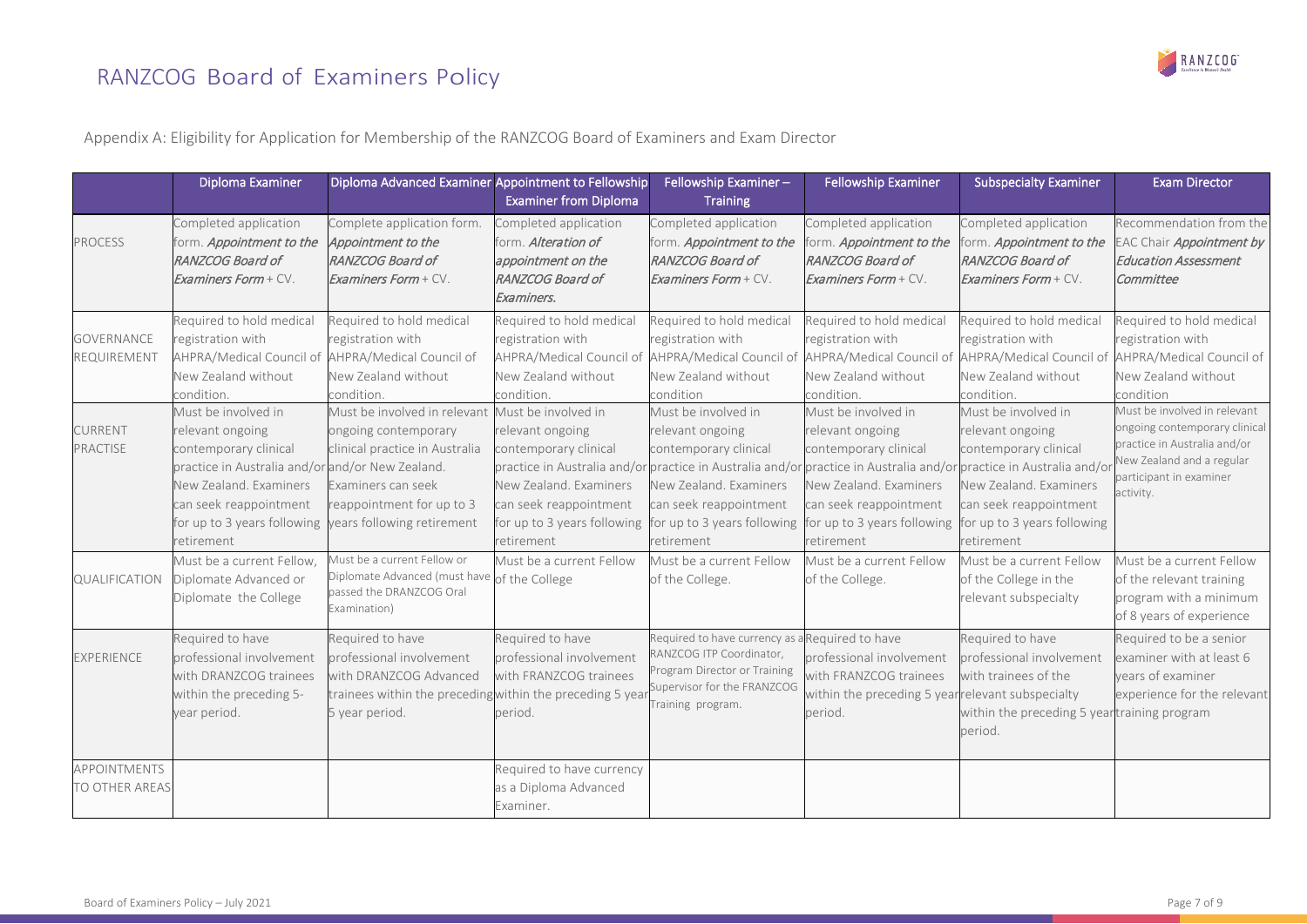

#### Application forms are located on the RANZCOG website in the 'Board of Examiners' section.

# RANZCOG Board of Examiners Policy

Appendix B – Examiner Appointment Process